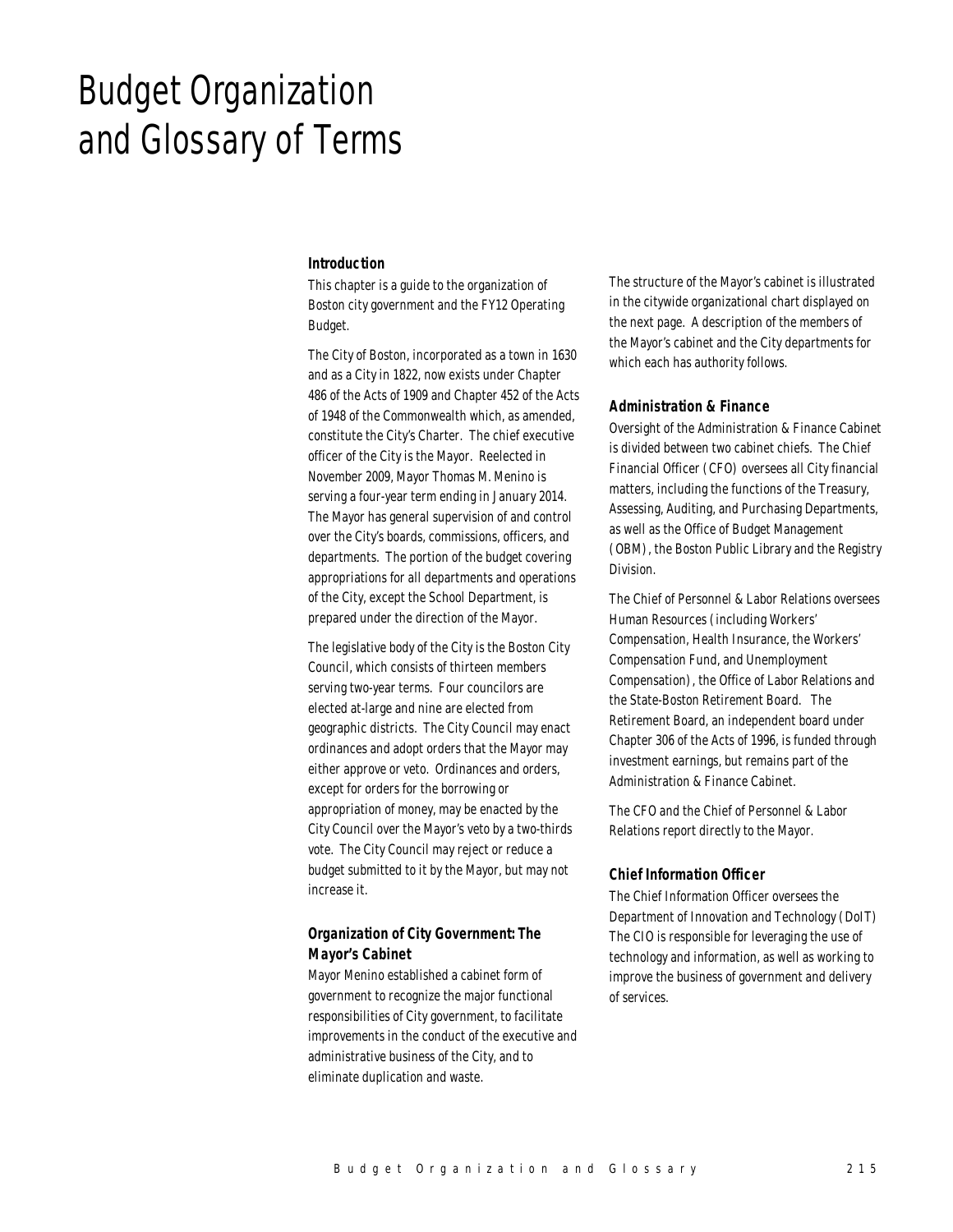# ORGANIZATION OF CITY GOVERNMENT

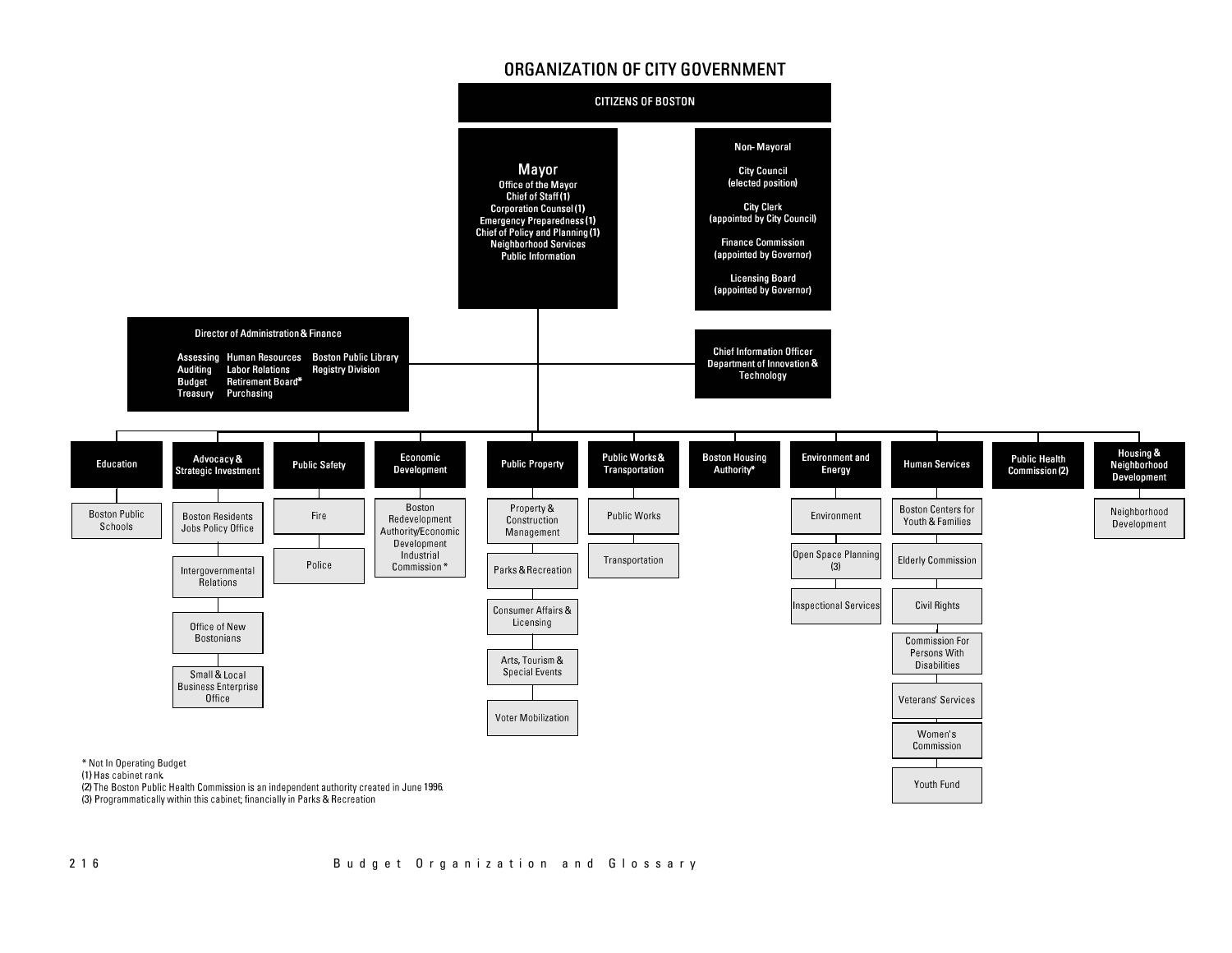# *Superintendent of the Boston Public Schools*

The Education Cabinet is responsible for managing the Boston Public Schools. The Superintendent is appointed by the Boston School Committee and serves as the chief executive officer of the Boston Public Schools. The Superintendent is responsible for the development of a plan for schools and other City and non-City agencies to develop cooperative programs to guarantee that Boston's children succeed in meeting high standards of performance in school.

#### *Chief of Advocacy & Strategic Investment*

The Advocacy & Strategic Investment Cabinet includes Intergovernmental Relations, Office of New Bostonians, Boston Residents Jobs Policy and Small & Local Business. In addition, the cabinet oversees the Mayor's Circle of Promise Initiative, a placed based and school based strategy that focuses on high student achievement as a means towards creating sustainable wealth and opportunity within the community.

#### *Commissioners of Public Safety*

The City's Police and Fire Departments provide and promote public safety and protection services, firefighting, and fire prevention services. The Police Commissioner and Fire Commissioner both serve on the Mayor's cabinet.

# *Administrator of the Boston Housing Authority*

The Administrator of the Boston Housing Authority (BHA) serves on the Mayor's cabinet as the Chief of Public Housing. The BHA is an independent authority overseeing public housing developments and senior housing locations throughout the City.

## *Chief of Public Health*

The executive director of the Boston Public Health Commission (BPHC) oversees the delivery of services that impact public health. The BPHC serves as the board of health of the City. BPHC collaborates with area hospitals, community health centers, and community-based organizations to ensure the availability and accessibility of community-based health care, disease and injury prevention, health promotion,

and health education services. The BPHC provides emergency medical services for the City.

### *Public Works & Transportation*

This cabinet includes the Public Works Department, the Transportation Department, Central Fleet Maintenance, and Snow Removal.

### *Chief Economic Development Officer*

The Chief Economic Development Officer is accountable for the planning and development functions of the City. The Director of the Boston Redevelopment Authority (BRA) serves as the cabinet chief. The Economic Development Cabinet is composed of the Boston Redevelopment Authority/Economic Development and Industrial Corporation (BRA/EDIC).

# *Chief of Public Property*

The Public Property Cabinet provides administrative functions and maintenance of physical assets and is comprised of the Parks and Recreation Department, Property & Construction Management, Consumer Affairs & Licensing, the Office of Arts, Tourism & Special Events, and the Department of Voter Mobilization (Election Department). The cabinet is a key participant in supporting cross-departmental and citywide interagency coordinated efforts, including major event production, seasonal clean-ups, and neighborhood enhancement initiatives.

## *Chief of Environment & Energy*

The Environment and Energy Cabinet is comprised of the Environment Department, the Inspectional Services Department, the Open Space Planning and Olmsted Park Revitalization programs of the Parks and Recreation Department, and Boston's Recycling Program. The Chief is responsible for environmental and energy policies for the City and serves as chair of the City's Energy Management Board. The Chief also serves as liaison to the Boston Water and Sewer Commission, and as a board member of the Massachusetts Water Resources Authority, the Boston Groundwater Trust, and the Boston Harbor Islands Partnership.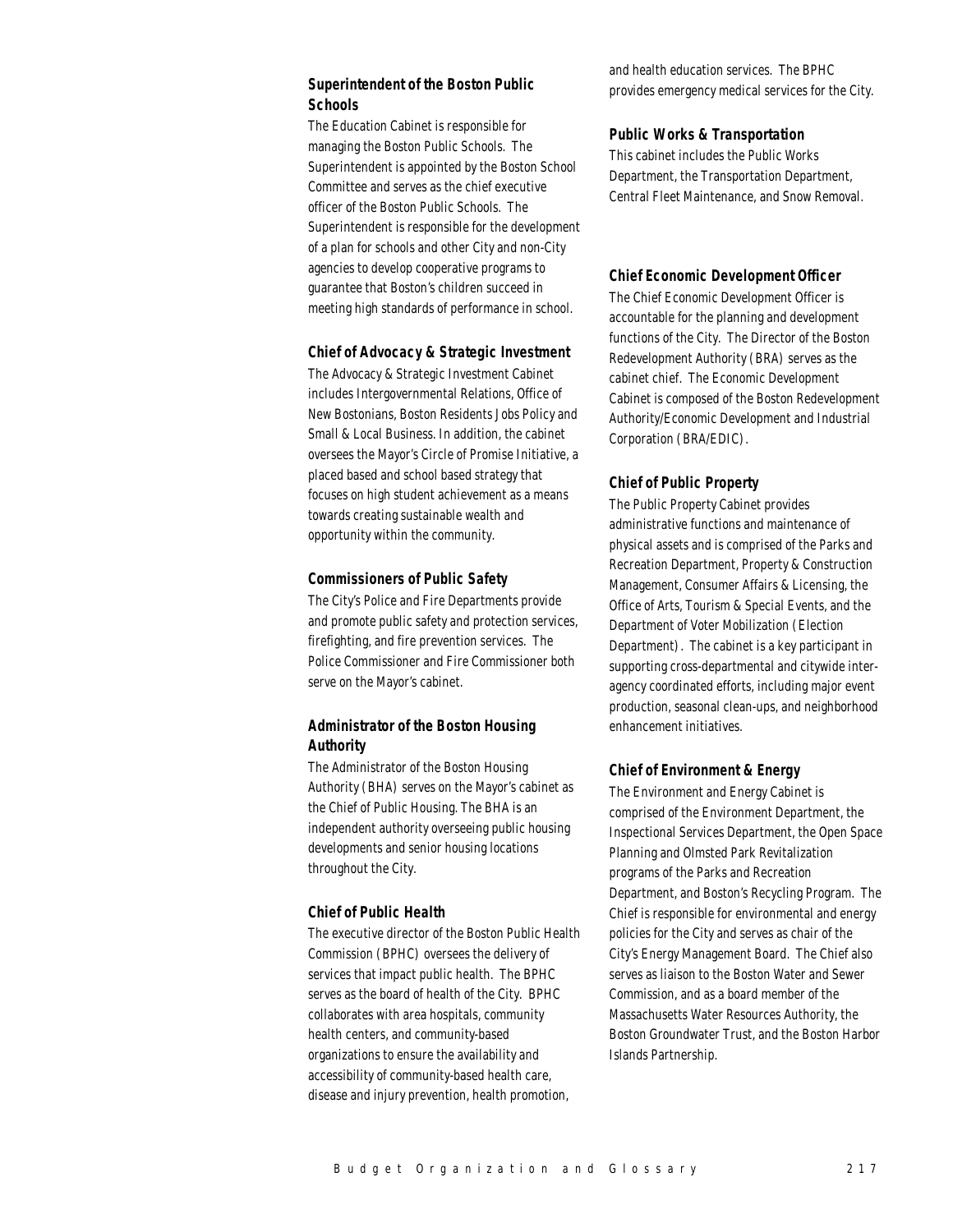# *Chief of Human Services*

The Human Services Cabinet includes Boston Centers for Youth & Families, the Elderly Commission, the Women's Commission, Veteran's Services, the Youth Fund, the Office of Civil Rights, and the Commission for Persons with Disabilities.

# *Chief of Housing & Neighborhood Development*

The Chief of the Housing and Neighborhood Development Cabinet oversees the Department of Neighborhood Development (DND). Through its diverse programs, the department invests public resources strategically to strengthen the City's neighborhoods. Programs aim to develop and preserve local businesses and improve housing stock and housing investment. In addition, the department assists people seeking housing and assists tenants with problem resolution and mediation with landlords.

# *Corporation Counsel*

The Corporation Counsel supervises all City attorneys and legal affairs and represents the City of Boston in litigation. The Law Department provides an array of legal services, including formal and informal opinions and advice to the Mayor, the City Council, the Boston School Committee, and other officials in matters relating to their official duties, and also represents all of the foregoing entities and individuals in litigation of all types.

# *Mayor's Chief of Staff*

The Mayor's Chief of Staff is a member of the Mayor's cabinet, and has an advisory role over all operations of City government. The Chief of Staff is also charged with supervising and directing the operations of the Mayor's office, including scheduling, security, policy and planning, press, and constituent services.

# *An All-Funds Budget*

The City of Boston presents a fully integrated budget - including capital, operating, and external funds - to show the total funding available to departments to fulfill their missions.

The operating budget funds personnel and nonpersonnel expenses so City departments can provide goods and services to the public. The capital budget funds new construction or renovations to existing city-owned facilities (e.g., police and fire stations, and schools), infrastructure improvements (e.g., roads, sidewalks, and lights), and major equipment purchases such as fire-fighting apparatus. The external funds budget describes the projects and programs that departments will be undertaking in the next fiscal year with funding received from the state, federal, or other non-general fund sources.

# *Organization of the Budget*

The City of Boston's program budget provides a wealth of information related to City services and their associated costs. The operating and capital budgets present the recommended resource allocations in terms of personnel, facilities, goods, and services. The budget document also describes the services provided by each City department and the performance targets that have been set for FY12.

# *The Operating and Capital Budget Document: Organization of the Volumes*

Volume I contains information on the FY12 budget and the context in which it is prepared. Sections include:

- Mayoral Transmittal Letters
- Executive Summary
- Summary Budget
- City Council Orders
- Revenue Estimates and Analysis
- Innovations in Education
- Boston About Results Performance Goals
- Financial Management
- Capital Planning
- Statutes and Ordinances
- Boston's People and Economy
- Budget Organization and Glossary

In Volumes II and III, cabinet and departmental budgets are presented by cabinet. The cabinet presentation includes cabinet mission and initiatives, followed by a table displaying total operating, external and capital budgets. The budget presents FY09 actual results through the FY12 budgets.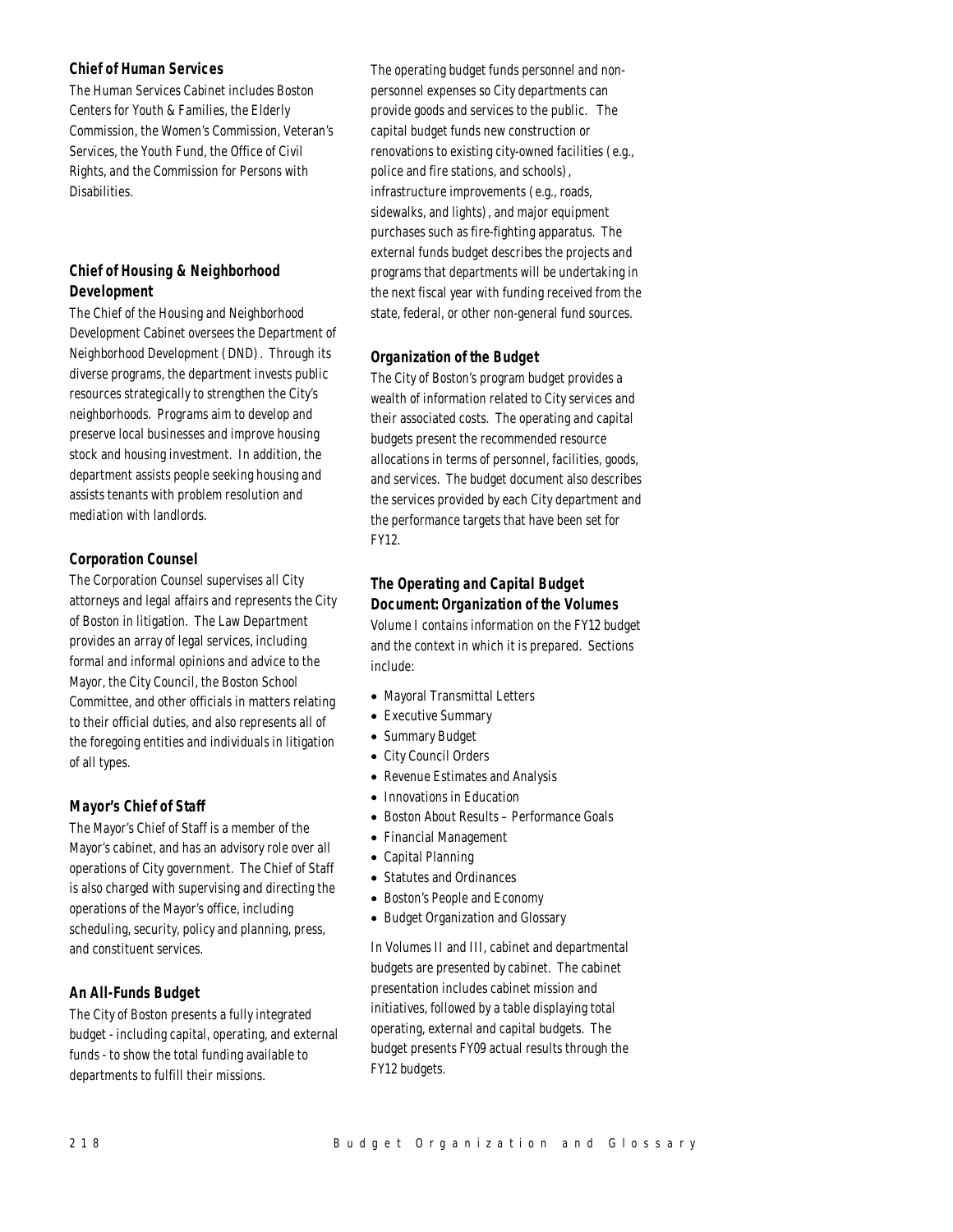### *Departmental Operating Budgets*

Activities and services of the City are grouped into programs for budgeting and management purposes. The operating budget for each department is presented by program.

A "program" is defined as an organized group of activities directed toward attaining one or more related objectives, and the resources to execute them.

A program can consist of direct services to the public and neighborhoods of the City (e.g. police patrol or tree maintenance), or traditional city staff functions (e.g. administrative services or engineering and design).

Some city activities may not be defined as separate programs even though they may be self-contained operations. For example, a fire station is not a separate program, although for accounting purposes it is a cost center within the Fire Department's Fire Suppression program.

Program budgets serve as the basic building blocks of the budget. There are three additional organizational levels above the program level in the budget. The three levels are:

- The Division Level for units within some departments.
- The Department Level, which includes departments, commissions, and other offices.
- The Cabinet Level, which includes functionallyrelated departments.

# *Description of Organization and Definition of Categories*

This section outlines the information reported within each department and program in the budget.

#### *Department or Division Level*

Department Mission: The mission statement is a fundamental statement of purpose.

Performance Strategies: These strategies reflect stated goals for which the department or division is held accountable.

Description of Services: The description of services provides a general overview of the department and its responsibilities, and lists examples of major services provided.

Authorizing Statutes: This section lists statutes and ordinances that create departments as well as endow them with legal powers.

Operating Budget: The operating budget presentation includes a table displaying total operating and external budgets by program beginning with FY09 actual expenses through the FY12 budget.

### *Program Level*

Program Description: This section presents a general overview of the program, including its responsibilities and major services provided.

Program Strategies: Each program identifies its strategies to further the department's mission.

Performance Measures: Performance measures demonstrate a program's progress in implementing their strategies. Performance measures may gauge workload, effectiveness, efficiency or productivity. Some performance measures also show the changing context in which programs are working.

# *Financial Data*

The financial data tables identify the major groups and expenditure account codes (for example, Personnel Services/Overtime, Supplies and Materials/Office Supplies), historical expenditures in each, and the proposed appropriations in each group and account in FY12.

Two financial data sheets are provided for the FY12 operating budget: Department History and Department Personnel.

#### *Department History*

Expenditure account codes are listed within six expenditure groups. Dollar amounts are shown for:

- FY09 actual expenditures,
- FY10 actual expenditures,
- FY11 appropriations,
- FY12 recommended budgets, and
- The difference between the FY11 appropriation and the FY12 recommended appropriation.

#### *Department Personnel Data*

Personnel data shows funding for permanent positions, including existing and proposed positions. All permanent positions are listed by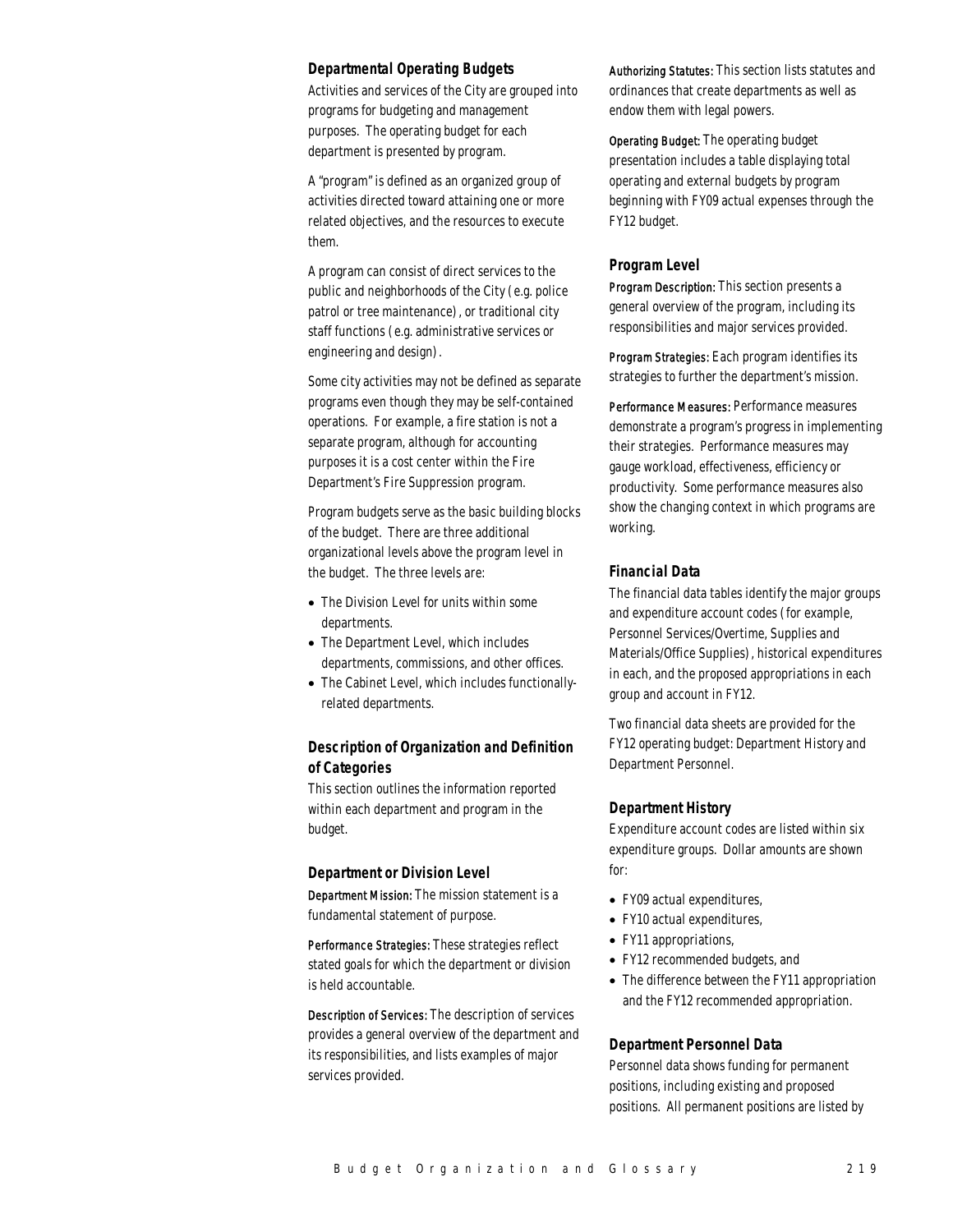union and salary grade within the department or division. The total salary request is listed for these positions.

For each position shown, the following information is provided:

Title: The civil service/personnel system job title for the position.

Union Code and Grade: The union code (including exempt and CDH for department head) and code for the salary grade of the position.

Position and Salary Requirement: These columns show the number of permanent positions for which funding is available and the total funding provided for that title for the upcoming fiscal year.

Total Funding: The total funding for permanent employees, shown at the bottom right of the personnel sheet, reflects the amount of funding required to support personnel prior to adjustments. This figure may be adjusted by differential payments, other payments, chargebacks, and salary savings.

Differential Payments: Employees who are serving temporary job titles or who are entitled to additional payments based on the shifts they work receive differential payments (e.g., night shifts). This figure is added to the permanent employee line.

Other: The permanent employee line contains other payments such as sick leave and vacation buybacks.

Chargebacks: Some personnel costs are charged to another fund or appropriation. These costs or reimbursements are included in the permanent employees line.

Salary Savings: This figure reflects savings due to vacancies. The amount is estimated based on experience in prior fiscal years and subtracted from the total salary requirements.

# *External Funds*

The financial data identify the major groups and expenditure account codes for external funds expenditures. Historical expenditures and the proposed appropriations in these accounts in FY12 personnel data show permanent positions, including existing and proposed positions, funded with external funds. All permanent positions are

listed by union and grade within the department or division. The total salary request is listed for these positions by job title. The External Funds Projects page lists a description of each project's mission.

# *Capital Budget*

The capital budget section provides an overview of projects and major initiatives for departments charged with managing facilities and major equipment assets. Dollar amounts are shown for:

- FY09 actual capital expenditures,
- FY10 actual capital expenditures,
- FY11 estimated capital expenditures,
- FY12 projected capital expenditures

Following this overview are capital project profiles, including descriptions of each project mission, the department managing the project, the status and location of each project, and if there are operating budget impacts. A table summarizes the total capital funds authorized for projected expenditures in FY12 and for future years, as well as whether the source is City authorization or other funding such as federal and state infrastructure grants or trust funds. A listing of actual and planned capital expenditures in comparison to authorized dollars is also provided.

## *Glossary of Terms*

Account: A classification of appropriation by type of expenditure.

Account Number: The number by which the Auditor categorizes an appropriation. For budget purposes, this is also known as appropriation code.

Accrual Basis: The basis of accounting under which transactions are recognized when they occur, regardless of the timing of related cash flows.

Allotment: The amount that can be expended quarterly for personnel as submitted to the City Auditor at the beginning of each fiscal year.

Appropriation: The legal authorization to expend funds during a specific period, usually one fiscal year. In the City of Boston, the City Council is the appropriating authority.

ARRA: The American Recovery and Reinvestment Act of 2009.

Authorization: The legal consent to expend funds.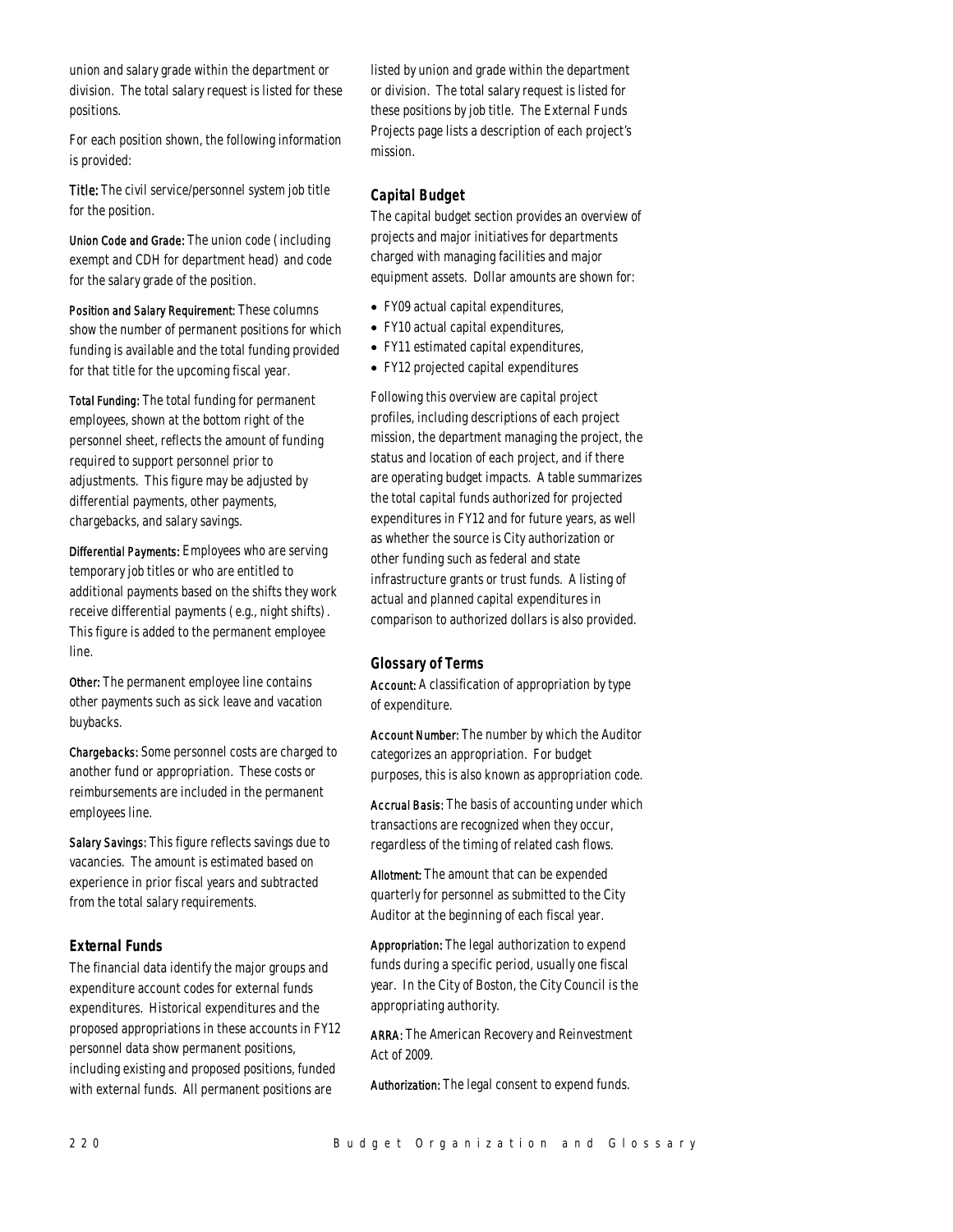Balanced Budget: A budget in which revenues equal expenditures. A requirement for all Massachusetts cities and towns.

Bond: An interest-bearing promise to pay, with a specific maturity.

Bonds Authorized and Unissued: The portion of approved bond authorizations or loan orders that has not yet been borrowed for or issued as bonds.

Budget: A formal estimate of expenditures and revenues for a defined period, usually for one year.

Budget Amendment: A change from originally budgeted quotas requested by departments to the Human Resources Department and the Office of Budget Management who authorize these changes.

Budget, Level-Service*:* A budget that describes the funding required for maintaining current levels of service or activity.

Capital Budget: A plan for capital expenditures for projects to be included during the first year of the capital program.

Capital Expenditure: Expenditure for acquiring fixed assets such as land, buildings, equipment, technology and vehicles or for making improvements to fixed assets such as a building addition or renovation.

Capital Plan: A multi-year plan of proposed outlays for acquiring long-term assets and the means for financing those acquisitions, usually by long-term debt.

Capital Improvement: An expenditure that adds to the useful life of the City's fixed assets.

Capital Improvement Program: A multi-year plan for capital expenditures to be incurred each year over a fixed period of years to meet capital needs.

Cash basis: A basis of accounting under which transactions are recognized only when cash changes hands.

Chapter 90 Funds: A state-funded program for payments to cities and towns for 100% of the costs of construction, reconstruction, and improvements to public ways.

Chargeback: A method of billing departments for costs incurred by them for which they are not billed directly (e.g., telephone, postage, and printing). This method can also be used for

departmental expenditures that are paid for with external or capital funds.

Cherry Sheet: Originally printed on a cherry-colored form, this document reflects all Commonwealth charges, distributions and reimbursements to a city or town as certified by the state Director of the Bureau of Accounts.

Collective Bargaining: The process of negotiations between the City administration and bargaining units (unions) regarding the salary and fringe benefits of city employees.

Commission: An appointed policy-setting body.

Community Development Block Grant (CDBG): A federal entitlement program that provides community development funds based on a formula.

Credit Balance: Account or departmental deficit. See departmental deficit.

Credit Rating: A formal evaluation of credit history and capability of repaying obligations. The bond ratings assigned by Moody's Investors Service and Standard & Poor's.

CRM: The Constituent Relationship Management (CRM) system tracks citizen requests received through the Mayor's Hotline, online self-service forms, the Citizens Connect mobile application, and direct department contacts.

Credit Transfer: The transfer of appropriations from one expenditure account code to another within a department.

Debit Transfer: The transfer of actual expenditures from one expenditure account code to another within or between departments.

Debt Limit: The maximum amount of debt that a governmental unit may incur under constitutional, statutory, or charter requirements. The limitation is usually a percentage of assessed valuation and may be fixed upon either gross or net debt.

Debt Outstanding: The general obligation bonds that have been sold to cover the costs of the City's capital outlay expenditures from bond funds.

Debt Service: The annual amount of money necessary to pay the interest and principal on outstanding debt.

Department: A major service-providing entity of city government.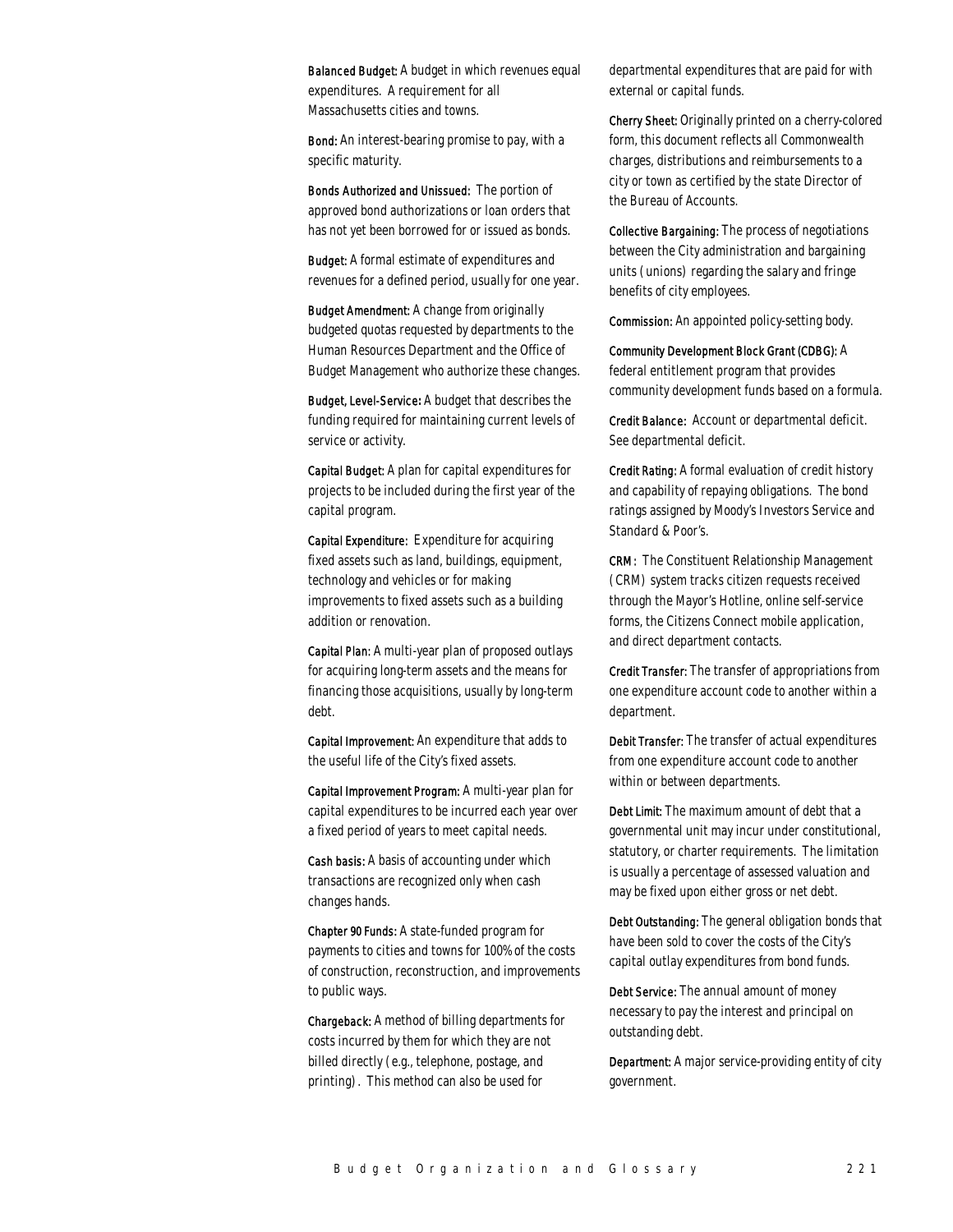Departmental Deficit: A condition that exists when departmental expenditures exceed departmental appropriations.

Departmental Income: Income generated by a specific city department, usually as a result of user revenues applied for services rendered. Parking meter charges, building permit fees, and traffic fines are examples of departmental income.

Division: A budgeted sub-unit of a department.

DNR: Did not report.

Encumbrance: Funds set aside from an appropriation to pay a known future liability.

Excise: A tax applying to a specific industry or good. The jet fuel tax and the hotel/motel occupancy tax are examples of excises.

Expenditure Account Code: An expenditure classification according to the type of item purchased or service obtained, for example, emergency employees, communications, food supplies, and automotive equipment.

Expenditure: An actual payment for goods or services received.

External Fund: Money that is not generated from city general fund sources, but is received by an agency, such as grants or trusts.

Fiscal Year: The twelve-month financial period used by the City beginning July 1 and ending June 30 of the following calendar year. The City's fiscal year is numbered according to the year in which it ends.

Fixed Debt: Long-term obligations other than bonds, such as judgments, mortgages, and longterm notes or certificates of indebtedness.

Full Faith and Credit: A pledge of the general taxing powers for the payment of governmental obligations. Bonds carrying such pledges are usually referred to as general obligation or full faith and credit bonds.

Full-time Equivalent Position or FTE: A concept used to group together part-time positions into full-time units.

Fund: An independent fiscal and accounting entity with a self-balancing set of accounts recording cash and/or other resources with all related liabilities, obligations, reserves, and equities that

are segregated for specific activities or objectives. Among the fund types used by the City are General, Special Revenue, Capital Projects, Trust, and Enterprise.

GAAP: Generally Accepted Accounting Principles. The basic principles of accounting and reporting applicable to state and local governments, including the use of the modified accrual or accrual basis of accounting, as appropriate, for measuring financial position and operating results. These principles must be observed to provide a basis of comparison for governmental units.

General Fund: The fund into which the general (non-earmarked) revenues of the municipality are deposited and from which money is appropriated to pay the general expenses of the municipality.

General Obligation (G.O.) Bonds: Bonds for whose payment, the full faith and credit of the issuer has been pledged. More commonly, but not necessarily, general obligation bonds are payable from property taxes and other general revenues.

Goal: A statement, in general terms, of a desired condition, state of affairs or situation. Goals are long-term and not usually directly measurable without objectives. By establishing goals, departments can define their missions and the methods for achieving those goals.

Grant Year: The grant accounting period designated by the requirements of a specific grant.

Headcount: The actual number of full-time or fulltime equivalent employees in a department at any given time.

Interest: Compensation paid or to be paid for the use of money, including interest payable at periodic intervals or discount at the time a loan is made.

Interest Rate: The interest payable, expressed as a percentage of the principal available for use during a specified period of time.

Line item: See Expenditure Account Code.

Massachusetts Water Pollution Abatement Trust (MWPAT): A statewide revolving fund that commenced operations in 1990 to address necessary environmental actions outlined in the Federal Clean Water Act.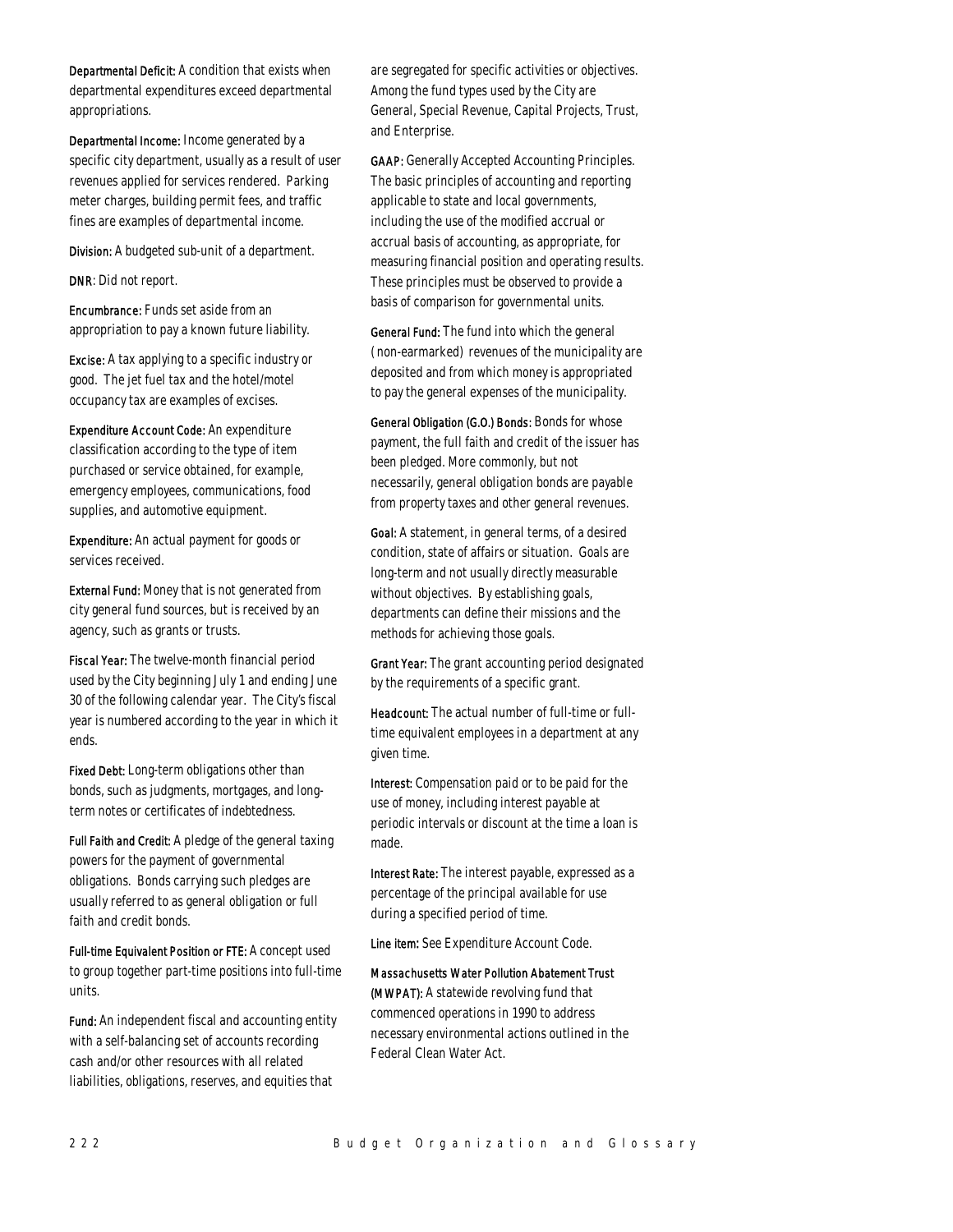Mayoral Reallocation: A transfer of appropriations of up to \$3 million that may be authorized by the Mayor until April 15 in a given fiscal year to relieve departmental deficits or address unanticipated financial problems.

Mission: A general overview of the purposes and major activities of a department or program.

Modified Accrual Basis: The accrual basis of accounting adapted to the governmental fund type, wherein only current assets and current liabilities are generally reported on fund balance sheets and the fund operating statements present financial flow information (revenues and expenditures). Revenues are recognized when they become both measurable and available to finance expenditures of the current period. Expenditures are recognized when the related fund liability is incurred except for a few specific exceptions. All governmental funds and expendable trust funds are accounted for using the modified accrual basis of accounting.

Official Statement: The municipal equivalent of a bond prospectus.

Operating Budget: A legally adopted plan for anticipated expenditures for personnel, contractual services, supplies, current charges, and equipment in one fiscal year.

Payments-In-Lieu-of-Taxes: Income to replace the loss of tax revenue resulting from property exempted from taxation.

Performance Measure: An indicator of progress toward a strategy. Measures can be defined for identifying output, work or service quality, efficiency, effectiveness, and productivity.

Principal: The face amount of a bond, exclusive of accrued interest.

Program: An organized group of activities and the resources to execute them.

Program Evaluation: The process of comparing actual service levels achieved with promised levels of service with the purpose of improving the way a program operates.

Proposition 2 1/2: A statewide ballot initiative limiting the property tax levy in cities and towns in the Commonwealth to 2 1/2 percent of the full and fair cash valuation of the taxable real and personal property in that city or town. The statute also

places an annual growth cap of 2 1/2 percent on the increase in the property tax levy.

Quota: The planned number of positions that can be filled by a department, subject to the availability of funds. The quota can refer either to specific titles or to the number of personnel in the entire department. The quota of positions may change by means of a budget amendment. The actual number of personnel working in a department at any given time may differ from the quota.

Reimbursement Grant: A federal or state grant that is paid to the City once a project is completed and inspected for conformance to the grant contract. The City must provide the full funding for the project until the reimbursement is received.

Reserve Fund: An appropriation for contingencies.

Revenue: Income received by the City.

Salary Savings: For budget purposes, savings that accrue due to employee turnover or unfilled budgeted positions in a department.

SLA: A Service Level Agreement (SLA) represents a department's stated expectation of the amount of time it will take to close out specific types of constituent service requests in CRM. The SLA can then be used as a standard of department performance.

Special Appropriation: An authorization to expend funds for a specific project not encompassed by normal operating categories.

Special Revenue Fund: Used to account for the proceeds of specific revenue sources (other than special assessments, expendable trusts, or sources for major capital projects) legally restricted to expenditures for specific purposes. A special revenue fund is accounted for in the same manner as a General Fund.

STAT: Statutory accounting and reporting adopted by a legislative body of a governmental entity. The method of recording and reporting actual expenditures and revenues within a plan of financial operations that establishes a basis for the control and evaluation of activities financed through the General Fund.

State-Boston Retirement System (SBRS): Agency manages the City's defined-benefit pension benefit through the management of retirement assets of employees and payment of pensions to retired